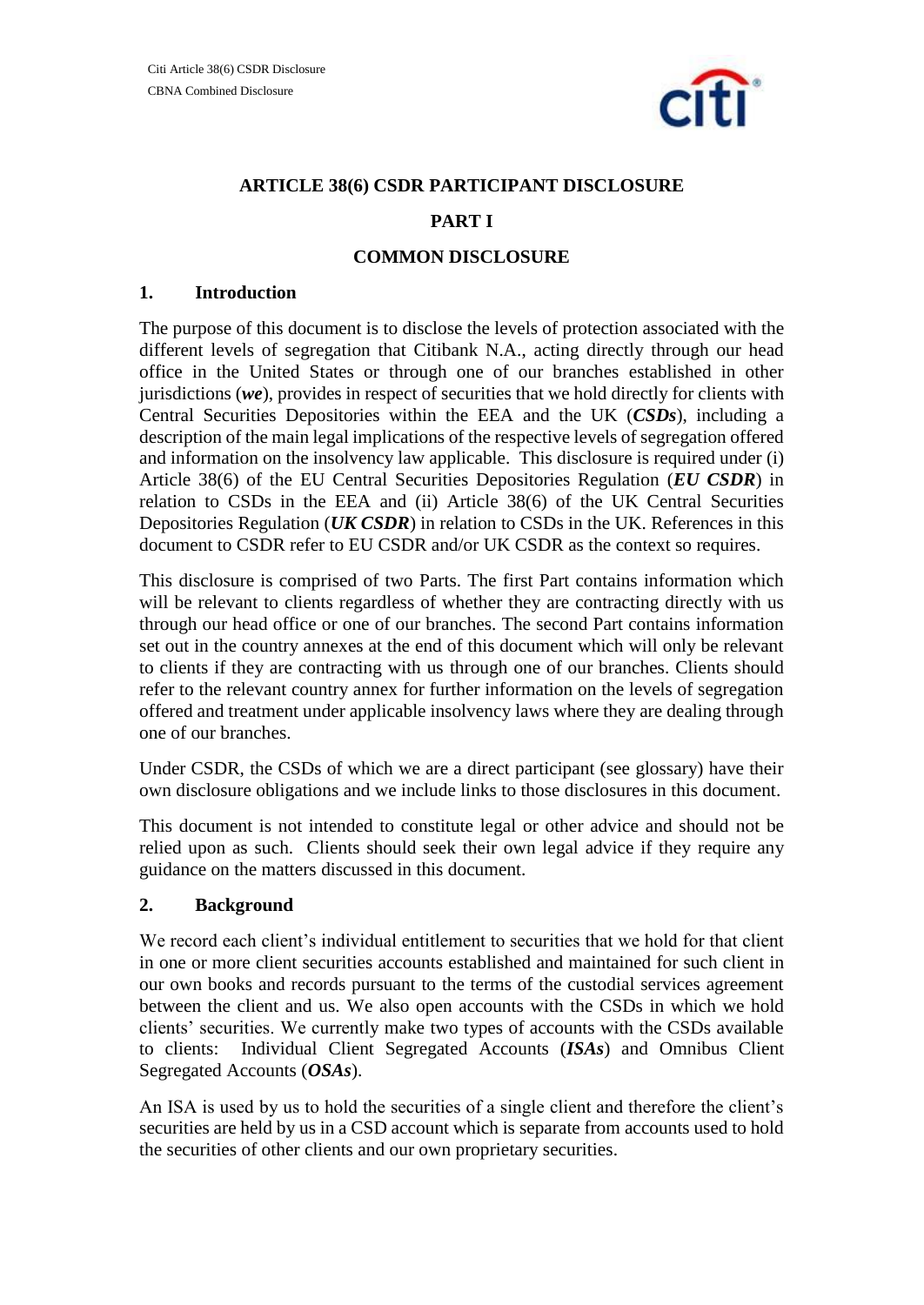

An OSA is used by us to hold the securities of a number of clients on a collective basis. However, we do not hold our own proprietary securities in OSAs.

# **3. Main legal implications of levels of segregation**

# *Insolvency*

Clients' legal entitlement to the securities that we hold for them directly with the CSD would not be affected by our insolvency, whether those securities were held in ISAs or OSAs.

The distribution of the securities in practice on insolvency would depend on a number of factors, the most relevant of which are discussed below

# *Application of U.S. insolvency law*

As a U.S. insured depository institution, if we were to become insolvent or in certain other events, we would be subject to U.S. authority exercised by the FDIC, including its ability to institute U.S. resolution proceedings (see glossary) and, as receiver, act on our U.S. resolution plan (see glossary).

Under the provisions of law applicable to U.S. national banking associations (including requirements specified by the U.S. Office of the Comptroller of the Currency (*OCC*)) and the provisions of law applicable to national banks, structural risk mitigants which provide client protections include that client securities are not held on our balance sheet as our assets and client securities are required to be separately identifiable and fully segregated from our assets. Under the U.S. Federal Deposit Insurance Act and other applicable U.S. law with regard to insolvency, securities that we held on behalf of clients would not form part of our estate in resolution, would not be subject to the claims of our general creditors and would not be available to the FDIC, as receiver, for any purpose other than distribution to applicable clients or upon clients' instructions (except for transfer to a successor custodian appointed by the FDIC).

As a consequence, it would not be necessary for clients to make a claim in our insolvency as a general unsecured creditor in respect of those securities. Securities that we held on behalf of clients would also not be subject to any authority of the FDIC, as receiver, which may be applied to us to limit or reduce any of our obligations in the implementation of our U.S. resolution plan.

# *Application of branch insolvency laws*

Our branches through which we participate in the relevant CSDs may also be subject to insolvency proceedings in the jurisdictions in which those branches are located. Such insolvency proceedings would be governed by local laws of those jurisdictions.

Under those local laws, securities that we held on behalf of clients would not form part of our estate on insolvency for distribution to creditors, subject to any security interest we may have and provided that they remained the property of the clients. Rather, they would be deliverable to clients in accordance with each client's proprietary interests in the securities.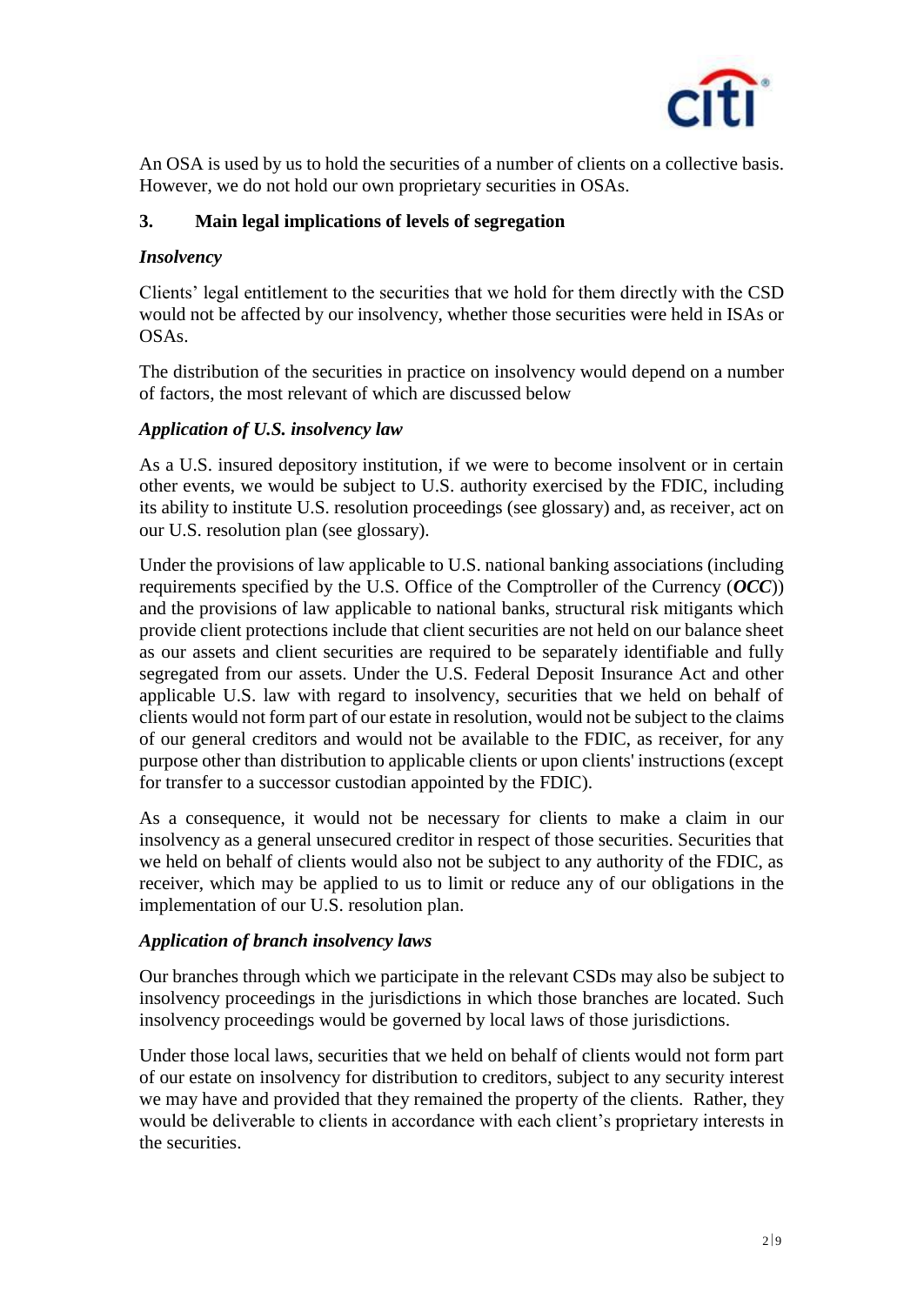

As a result, it would not be necessary for clients to make a claim in our insolvency as a general unsecured creditor in respect of those securities. Securities that we held on behalf of clients would also not be subject to any bail-in process (see glossary) in the United Kingdom, which may be applied to us if we were to become subject to UK resolution proceedings (see glossary). As of the date of this disclosure there is no bailin process under Philippine law and securities that we held on behalf of clients through our Manila Branch would for that reason not be subject to any bail-in process in that jurisdiction.

Accordingly, where we hold securities in custody for clients and those securities are considered the property of those clients rather than our own property, they should be protected on our insolvency or resolution. This applies whether the securities are held in an OSA or an ISA.

## *Nature of clients' interests*

Although our clients' securities are recorded in our name at the relevant CSD, we hold them on behalf of our clients, who are considered as a matter of law to have a beneficial ownership interest in those securities. This is in addition to any contractual right a client may have against us to have the securities delivered to them.

This applies both in the case of ISAs and OSAs. However, the nature of clients' interests in ISAs and OSAs is different. In relation to an ISA, each client is beneficially entitled to all of the securities held in the ISA attributable to that client. In the case of an OSA, as the securities are held collectively in a single account, each client is normally considered to have an undivided beneficial interest in all securities in the account proportionate to its holding of securities as recorded in our books and records.

Our books and records constitute evidence of our clients' beneficial interests in the securities. The ability to rely on such evidence would be particularly important on our insolvency and in the case of an OSA, since no records of individual clients' entitlements would be held by the relevant CSD.

We are subject to the OCC's supervisory guidance for the provision of custody services (*Custody Services Guidance*), the client asset rules in the UK and legal requirements applicable to us as a custodian of clients' securities in the Philippines (together the *CASS Rules*), which contain detailed requirements as to the maintenance of accurate books and records and the reconciliation of our records against those of the CSD with which accounts are held. We are also subject to regular examinations (in the US) and audits (in the branch jurisdictions) in respect of our compliance with those requirements. Subject to the maintenance of books and records in accordance with the Custody Services Guidance and the CASS Rules, clients should receive the same level of regulatory protection on insolvency from both ISAs and OSAs.

# *Shortfalls*

If there were a shortfall between the number of securities that we are obliged to deliver to clients and the number of securities that we hold on their behalf in either an ISA or an OSA, this could result in fewer securities than clients are entitled to being returned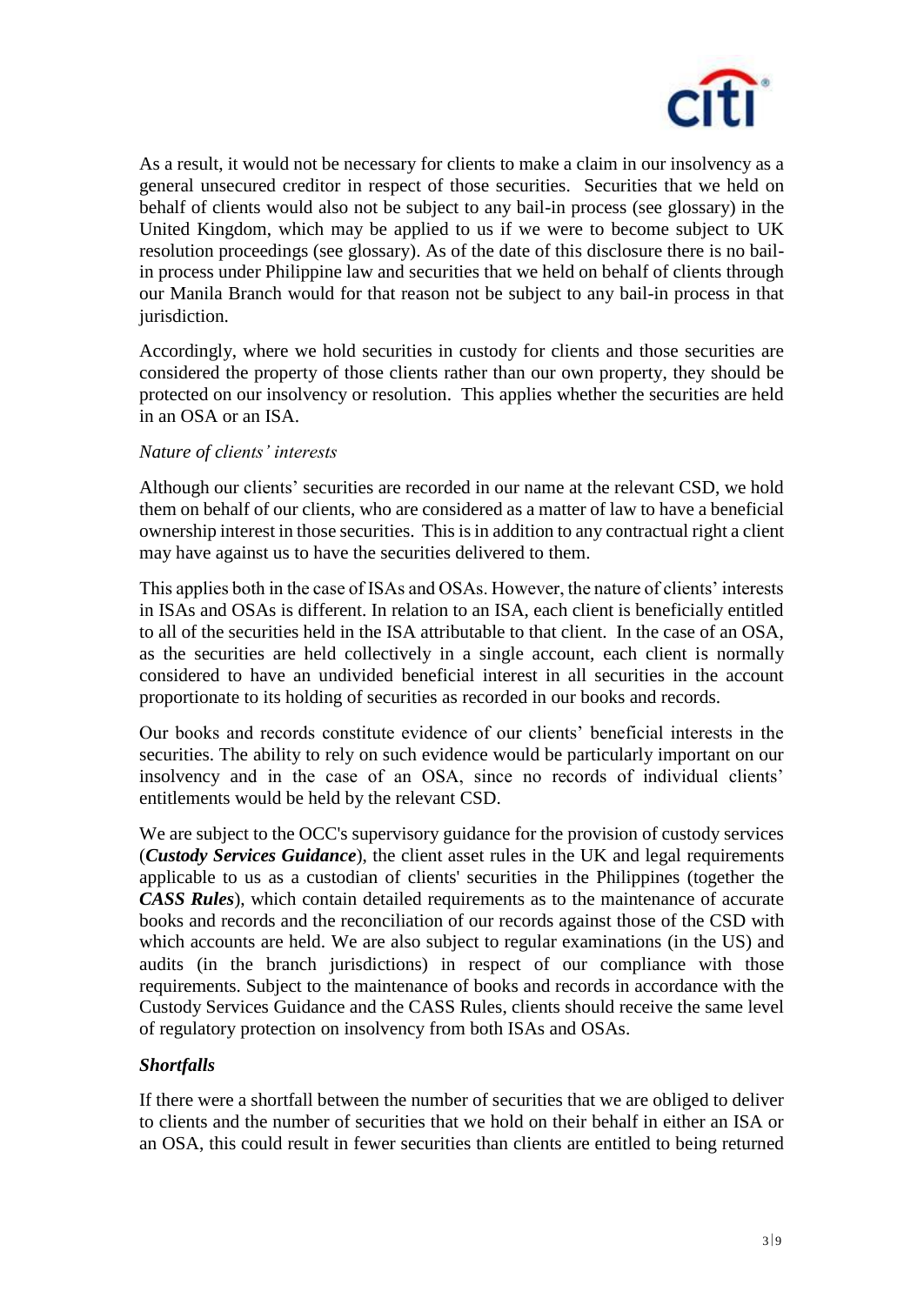

to them on our insolvency. The way in which a shortfall could arise would be different as between ISAs and OSAs (see further below).

#### *How a shortfall may arise*

We do not permit clients to make use of or borrow securities belonging to other clients for intra-day settlement purposes, even where the securities are held in an OSA, in order to reduce the chances of a shortfall arising as a result of the relevant client failing to meet its obligation to reimburse the OSA for the securities used or borrowed.

Where we have been requested to settle a transaction for a client and that client has insufficient securities held with us to carry out that settlement, in the case of both an ISA and an OSA, we only carry out the settlement once the client has delivered to us the securities needed to meet the settlement obligation.

However, a shortfall could arise as a result of inadvertent administrative error or operational issues.

Nothing in this paragraph should be construed to override any obligation that the client owes us in respect of any irrevocable payment or delivery obligations (as these terms are defined in the custodial services agreement which we have in place with the client as amended or supplemented from time to time) which we incur in settling that client's trades.

## *Treatment of a shortfall*

In the case of an ISA, the whole of any shortfall on the relevant account would be attributable to the client for whom the account is held and would not be shared with other clients for whom we hold securities. Similarly, the client would not be exposed to a shortfall on an account held for another client or clients.

In the case of an OSA, the shortfall generally would be shared among the clients with an interest in the OSA, *pro rata* in accordance with the amounts of their respective interests. **Therefore, a client may be exposed to a shortfall even where securities have been lost in circumstances which are completely unrelated to that client**.

If a shortfall arose for which we are liable to clients, and we do not set aside our own cash or securities to cover the shortfall, the clients may have a claim against us for any loss suffered. If we were to become insolvent prior to covering a shortfall, clients would rank as general unsecured creditors for any amounts owing to them in connection with such a claim. Clients would therefore be exposed to the risks of our insolvency, including the risk that they may not be able to recover all or part of any amounts claimed.

In these circumstances, clients could be exposed to the risk of loss on our insolvency. If securities were held in an ISA, the entire loss (equal to the shortfall) would be borne by the client for whom the relevant account was held. If securities were held in an OSA, each of the clients with an interest in that account would bear a loss generally equal to the client's *pro rata* share of the shortfall.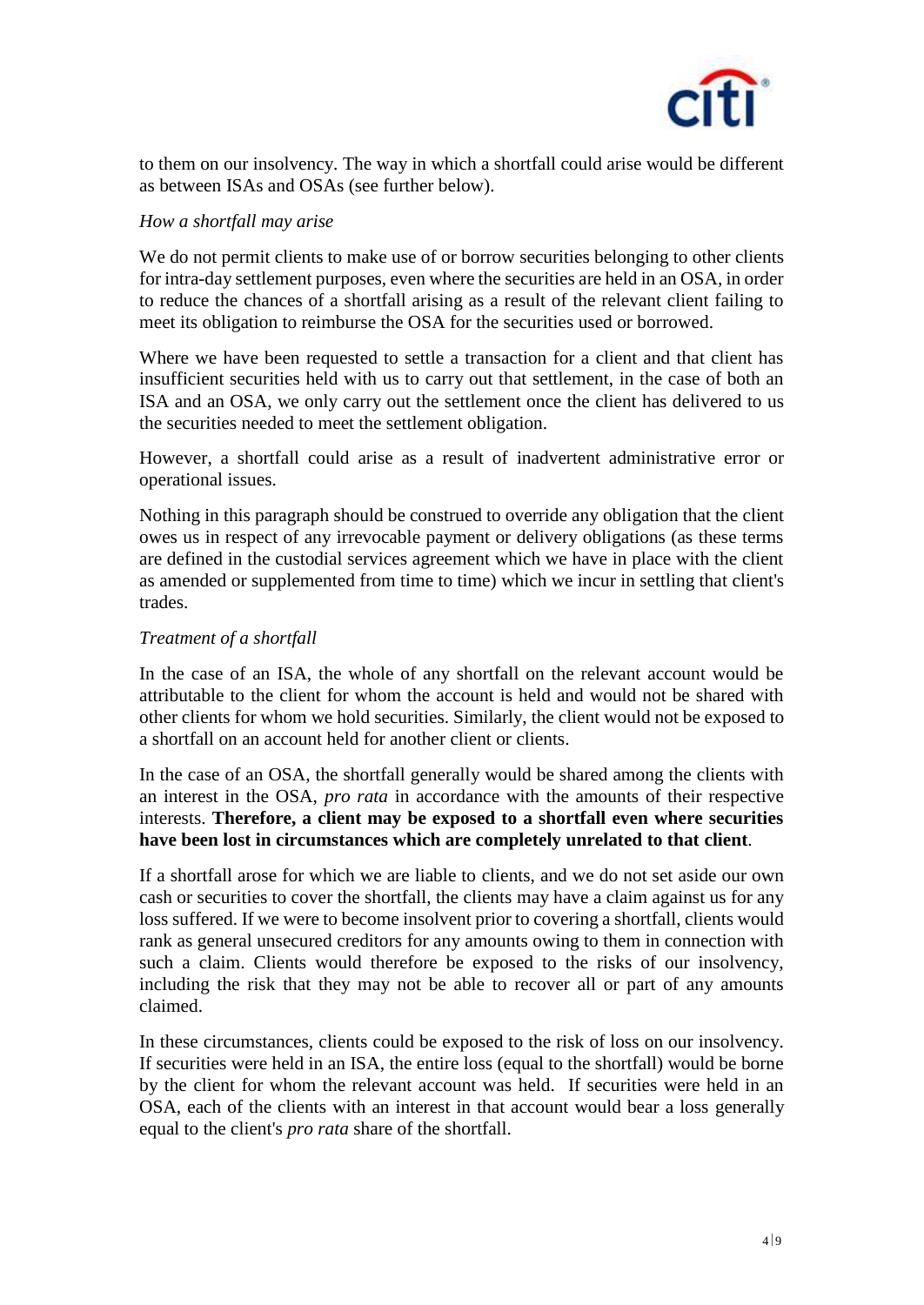

In order to calculate clients' shares of any shortfall in respect of an OSA, each client's entitlement to securities held within that account would need to be established as a matter of law and fact based on our books and records. Any shortfall in a particular security held in an OSA would then be allocated among all clients with an interest in that security in the account. It is likely that this allocation would be made rateably between clients with an interest in that security in the OSA, although arguments could be made that in certain circumstances a shortfall in a particular security in an OSA should be attributed to a particular client or clients. It may therefore be a time consuming process to confirm each client's entitlement. This could give rise to delays in returning securities and initial uncertainty for a client as to its actual entitlement on an insolvency.

## *Security interests*

## *Security interest granted to a third party other than a CSD*

Security interests granted over clients' securities (which for the avoidance of doubt must always be granted in accordance with the terms of the custodial services agreement and/or additional contractual agreements that we have in place with them) could have a different impact in the case of ISAs and OSAs.

Where the client purports to grant a security interest over its interest in securities held by us in an OSA and the security interest was asserted against the CSD with which the account was held, there could be a delay in the return of securities from that account to all clients holding securities in the relevant account. However, in practice, we would expect that the beneficiary of a security interest over a client's securities would perfect its security by notifying us rather than the relevant CSD and would seek to enforce the security against us rather than against such CSD, with which it had no relationship. We would also expect the CSDs to refuse to recognise a claim asserted by anyone other than ourselves as account holder.

Furthermore, CASS Rules restrict the situations in which we may grant security interest over securities held in a client account.

#### *Security interest granted to CSD*

Whether or not the CSD may benefit from a security interest will be regulated by the CSD's own rules. Such rules may also regulate the CSD's approach to enforcement of such security interest. Should the CSD benefit from a security interest over securities held for a client, there could be a delay in the return of securities to a client (and a possible shortfall) in the event that we failed to satisfy our obligations to the CSD and the security interest was enforced. This applies whether the securities are held in an ISA or an OSA. However, in practice, we would expect that a CSD would first seek recourse to any securities held in our own proprietary accounts to satisfy our obligations and only then make use of securities in client accounts. We would also expect a CSD to enforce its security rateably across client accounts held with it.

Furthermore, the CASS Rules restrict the situations in which we may grant a security interest over securities held in a client account.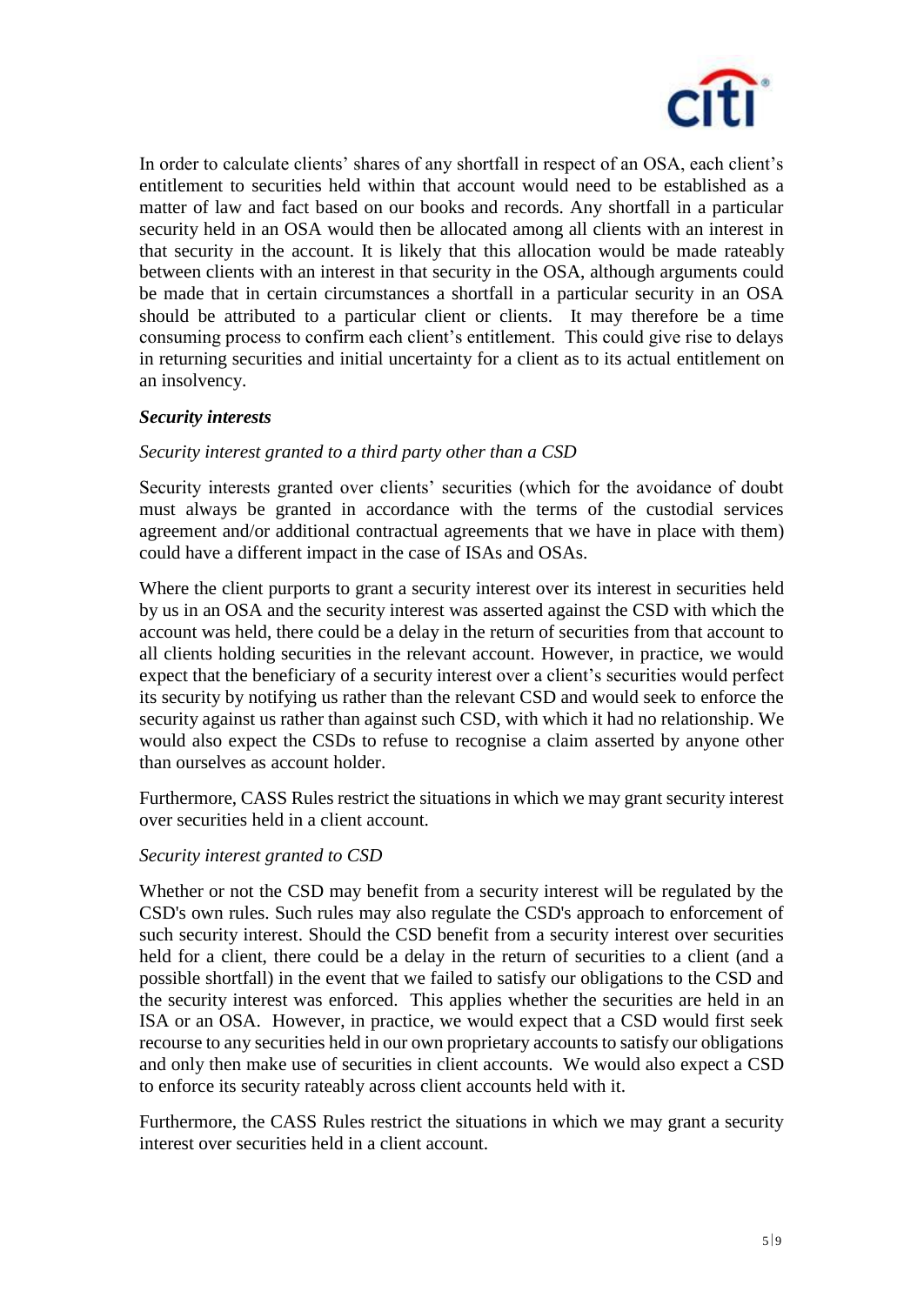

# *Corporate actions*

Where securities are held in an ISA and the client is entitled to a fractional entitlement on a corporate action, it is possible that the client would not in practice benefit from that fractional entitlement. However, where securities are held in an OSA, fractional entitlements may be received on an aggregated basis and therefore it is more likely that the clients may be able to benefit from some or all of those fractional entitlements.

Our insolvency may also have an impact on our ability to collect any entitlements, such as dividends, due on clients' securities held in an ISA or OSA or exercise any voting rights in respect of those securities.

## **4. CSD disclosures**

Where available, set out below are links to the disclosures which have been made by the CSDs in which we are participants as of the date of this document.

For those CSDs which have not yet prepared their disclosures, we have set out links to their websites where disclosures may be made available at a future date.

These disclosures have been provided by the relevant CSDs. We have not investigated or performed due diligence on the disclosures and clients rely on the CSD disclosures at their own risk.

| <b>CSD Participant</b> | <b>Jurisdiction</b>  | CSDs                          | Links to CSD disclosures or<br>websites    |
|------------------------|----------------------|-------------------------------|--------------------------------------------|
| Citibank<br>N.A.,      | <b>United States</b> | Clearstream Banking SA        | http://www.clearstream.com                 |
| <b>Head Office</b>     |                      | Euroclear Bank SA/NV          | https://my.euroclear.com/apps/             |
|                        |                      |                               | en/reference-                              |
|                        |                      |                               | search.html#q=eq:rights%20of               |
|                        |                      |                               | %20 participants $\&$                      |
|                        |                      |                               | $entity = eq:ef:eu:eb&limit = 0$           |
| Citibank<br>N.A.,      | Philippines          | <b>Clearstream Banking SA</b> | http://www.clearstream.com                 |
| Manila Branch          |                      |                               |                                            |
|                        |                      |                               |                                            |
|                        |                      |                               |                                            |
|                        |                      |                               |                                            |
| Citibank<br>N.A.,      | United               | Euroclear UK and Ireland      | https://my.euroclear.com/en/lo             |
| London Branch          | Kingdom              | <b>LTD</b>                    | $\frac{\text{gin.html}}{\text{tredirect}}$ |
|                        |                      |                               |                                            |
|                        |                      |                               |                                            |
|                        |                      |                               |                                            |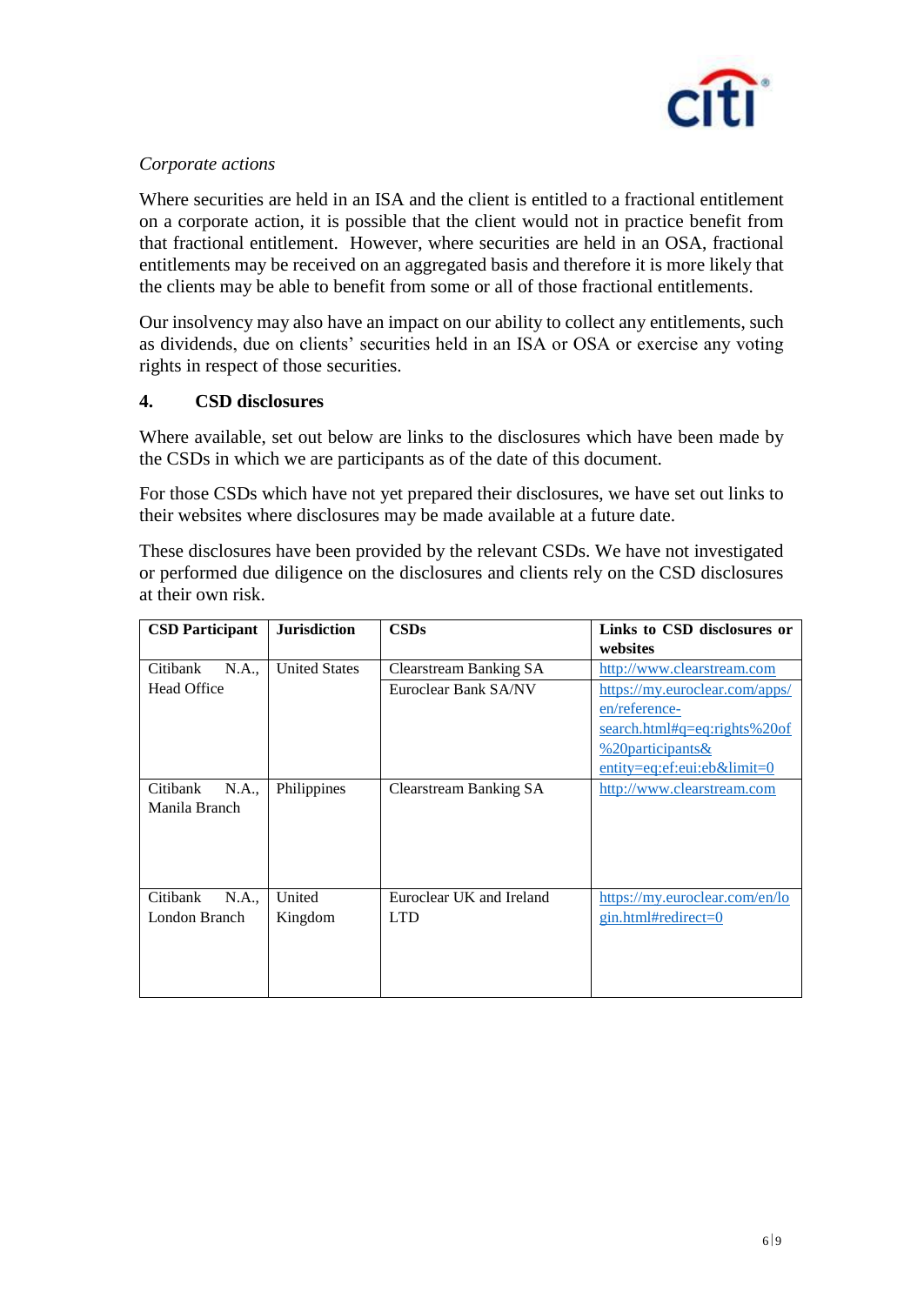

# **GLOSSARY**

*bail-in* refers to the process under the Banking Act 2009 applicable to failing UK banks and investment firms, under which the firm's liabilities to clients may be modified, for example by being written down or converted into equity.

*Central Securities Depository* or *CSD* is an entity which records legal entitlements to dematerialised securities and operates a system for the settlement of transactions in those securities.

*EU Central Securities Depositories Regulation* or *EU CSDR* refers to Regulation (EU) No 909/2014, which sets out rules applicable to EEA CSDs and their participants.

*direct participant* means an entity that holds securities in an account with a CSD and is responsible for settling transactions in securities that take place within a CSD. A direct participant should be distinguished from an indirect participant, which is an entity, such as a global custodian, which appoints a direct participant to hold securities for it with a CSD.

*EEA* means the European Economic Area.

*FDIC* means the U.S. Federal Deposit Insurance Corporation.

*UK Central Securities Depositories Regulation* or *EU CSDR* refers to Regulation (EU) No 909/2014 as it forms part of domestic law of the United Kingdom by virtue of the European Union (Withdrawal) Act 2018 (as amended), which sets out rules applicable to UK CSDs and their participants.

*UK resolution proceedings* are proceedings for the resolution of failing UK banks and investment firms under the Banking Act 2009.

*U.S. resolution proceedings* are proceedings for the resolution of failing insured depository institutions under Sections 11 and 13 of the U.S. Federal Deposit Insurance Act.

*U.S. resolution plan* means our resolution plan, commonly known as a living will, periodically submitted for approval to the FDIC pursuant to Part 360.10 of the FDIC's regulations, that describes our strategy for rapid and orderly resolution of our businesses (including, in whole or in part, continuation, reorganization, transfer or liquidation) in the event of our insolvency or similar event.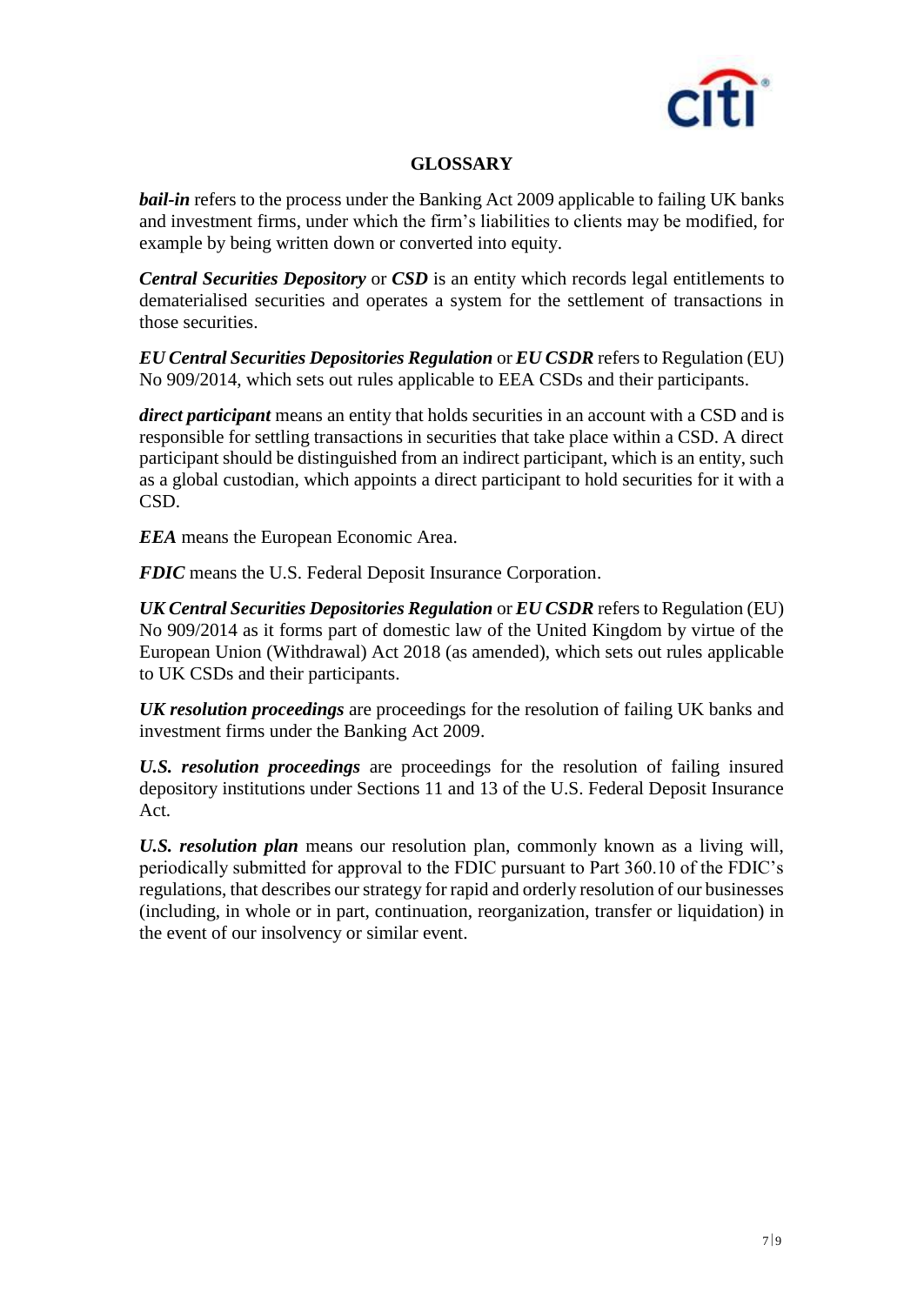

# **PART II**

## **COUNTRY ANNEXES**

## **1. Philippines - Citibank N.A., Manila Branch**

#### *Treatment of shortfall*

The risk of a shortfall arising is mitigated as a result of our obligation under the CASS Rules in the Philippines to set up allowances to cover potential losses.

#### *Security interest granted to a third party other than a CSD*

If the security interest is granted pursuant to a contract governed by Philippine law or the securities used as collateral are issued by a Philippine corporation, we would expect that the beneficiary of a security interest over client's securities would perfect its lien by requiring us to deliver the pledged securities to such beneficiary, or by registering a chattel mortgage over the securities with the appropriate register of deeds in the Philippines.

The CASS Rules in the Philippines also restrict the situations in which we may grant security interest over securities held in a client account.

# **2. United Kingdom – Citibank N.A., London Branch**

#### *Treatment of shortfall*

The risk of a shortfall arising is mitigated as a result of our obligation under the CASS Rules in the United Kingdom in certain situations to set aside our own cash or securities to cover shortfalls identified during the process of reconciling our records with those of the CSD. The UK CASS Rules also require us to cover any shortfalls that may arise.

#### *Security interest granted to a third party other than a CSD*

The CASS Rules in the United Kingdom restrict the situations in which we may grant security interest over securities held in a client account.